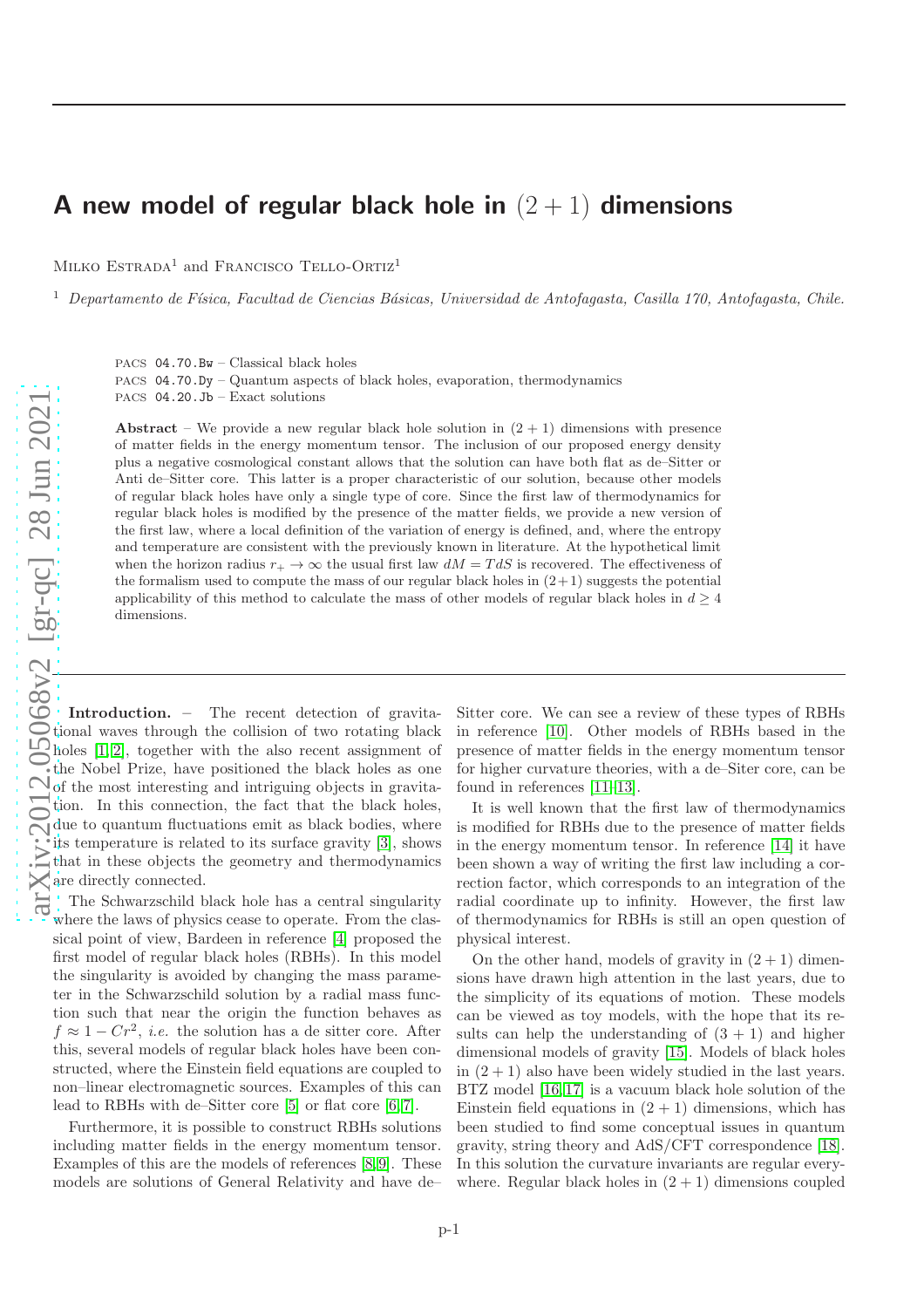to a non–linear electrodynamics were studied in reference [\[19,](#page-5-6) [20\]](#page-5-7). Nevertheless, in the literature also there are solutions in  $(2 + 1)$  dimensions with a central singularity, as for example the solutions of reference [\[21\]](#page-5-8) for Massive Gravity [\[22\]](#page-5-9), or the solution given in [\[23\]](#page-5-10). See references [\[24–](#page-5-11)[26\]](#page-5-12) for a generalization of BTZ model with other fields and references [\[27,](#page-5-13)[28\]](#page-5-14) for an interesting higher dimensional generalization of BTZ and geodesic analysis. We can see more recent studies in references [\[29](#page-5-15)[–34\]](#page-5-16).

Thus, it is undoubtedly interesting the seeking of new black hole solutions in  $(2+1)$  dimensions with matter fields in the energy momentum tensor and the study of its thermodynamics properties. In this work we will provide a new model of energy density in  $(2 + 1)$  dimensions, which will lead to a new regular black hole solution. Furthermore we will propose a structure for the first law of thermodynamics for RBHs and compute the mass of the solution using a definition of conserved charged appeared recently in the literature [\[35,](#page-5-17) [36\]](#page-5-18). Furthermore we will study the stability of our solution.

 $(2 + 1)$  Einstein Field Equations. – The Einstein field equation are given by:

$$
G^{\mu}_{\ \nu}+\Lambda\delta^{\mu}_{\ \nu}=8\pi\bar{G}T^{\mu}_{\ \nu}, \eqno{(1)}
$$

where the cosmological constant is equal to  $\Lambda = -\frac{1}{l^2}$  $\frac{1}{l^2}$ . The Newton constant, in the natural system of units, has units of length  $|\overline{G}| = \ell$ . For simplicity, we consider arbitrarily that this constant has a magnitude equal to 1. The energy momentum tensor describing a perfect fluid, is given by:

$$
T^{\mu}_{\ \nu} = \text{diag}(-\rho, p_r, p_\theta). \tag{2}
$$

We shall study the following spherically symmetric space time:

<span id="page-1-0"></span>
$$
ds^{2} = -f(r)dt^{2} + f(r)^{-1}dr^{2} + r^{2}d\theta.
$$
 (3)

This form of the metric has the following consequence on the energy momentum tensor through the Einstein field equations:

$$
\rho = -p_r. \tag{4}
$$

So, for the line element [\(3\)](#page-1-0), the  $(t, t)$  and  $(r, r)$  component of the Einstein field equations are:

<span id="page-1-2"></span>
$$
\frac{1}{2r}\frac{df}{dr} + \Lambda = -8\pi\rho\tag{5}
$$

On the other hand, from the conservation law,  $\nabla _{\mu}T^{\mu \nu}$  = 0, one gets

$$
p_{\theta} = r \frac{d}{dr} p_r + p_r. \tag{6}
$$

We will chose the following ansatz:

<span id="page-1-1"></span>
$$
f(r) = 1 - 8\bar{G}m(r) - \Lambda r^2.
$$
 (7)

Next, replacing the ansatz [\(7\)](#page-1-1) into the equation [\(5\)](#page-1-2), one arrives to:

$$
\frac{d}{dr}m(r) = 2\pi r\rho(r). \tag{8}
$$

**The new model.** – The mass function for the  $(2+1)$ case is defined as:

<span id="page-1-3"></span>
$$
m(r) = 2\pi \int_0^r x\rho(x)dx.
$$
 (9)

As was mentioned above, in this work we will provide a new RBH solution based in the inclusion of matter field in the energy momentum tensor. For this, we will propose a new model of energy density. In order to have a well posed physical situation, the energy density model that we will choose, follows the requirements described in reference [\[12\]](#page-5-19):

- The energy density must be positive and continuously differentiable to avoid singularities.
- The energy density must have a finite single maximum at the origin. The finiteness of  $\rho(0)$  forbids the presence of a central singularity.
- In order to guarantee a well defined asymptotic behavior, the energy density must be a decreasing radial function and must vanish at infinity. Furthermore, the mass function must reach its finite maximum value at infinity,  $i.e$

<span id="page-1-4"></span>
$$
\lim_{r \to \infty} \rho = 0 \tag{10}
$$

$$
\lim_{r \to \infty} m(r) = \text{constant.} \tag{11}
$$

Thus, we propose the following model for energy density:

$$
\rho = \frac{2LM^2}{\pi (2LM + r^2)^2},\tag{12}
$$

and replacing into the equation [\(9\)](#page-1-3) we obtain the mass function

$$
m(r) = \frac{Mr^2}{2LM + r^2},
$$
\n(13)

where L is a positive constant of units  $[L] = \ell^3$ . This constant must be positive to ensure that  $\rho(0) = 1/(2\pi L)$ 0. The parameter  $M$ , is the so called mass parameter, whit units of  $[M] = \ell^{-1}$ . This constant also must be positive to ensure the absence of singularities in the energy density.

Considering the previous analysis, the mass function has units  $[m(r)] = \ell^{-1}$  and since  $[\bar{G}] = \ell$ , the factor  $\bar{G}m(r)$  is dimensionless, where the magnitude of  $\bar{G}$  is equal to the unity.

This model could be viewed as an extension in  $(2 + 1)$ dimensions of the higher dimensional model of reference [\[12\]](#page-5-19), which for the  $(3+1)$  dimensional case, coincides with the Hayward metric [\[9\]](#page-4-8).

For the Hayward metric in  $(3 + 1)$  dimensions, when the energy density is of the order of the Planck units near the origin, the formation of a de–Sitter core is associated with quantum fluctuations. These models are known as Planck Stars [\[37,](#page-5-20)[38\]](#page-5-21). In reference [\[39\]](#page-5-22), using radio astronomy data, it is conjectured that Planck Stars represent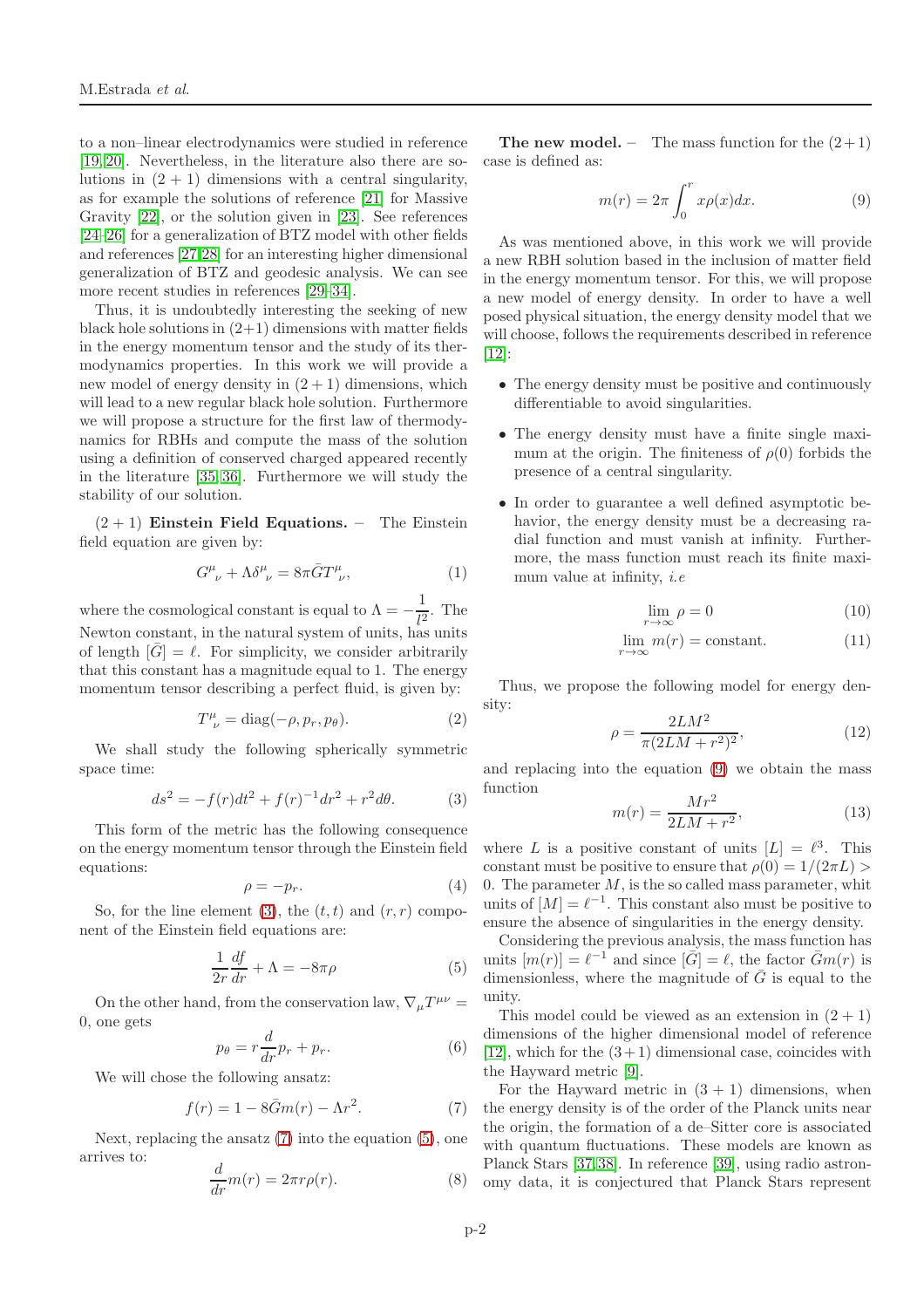a speculative but realistic possibility to testing quantum gravity effects. Thus, if our energy density were of order of the Planck units near the origin, our model could serve as a toy model to study these ideas in a future work due to the simplicity of the equations of motion in  $(2+1)$  dimensions. As we shall see below, the inclusion of a negative cosmological constant not only provides the formation of a dS core, but also provides the formation of a flat/AdS core. This latter feature could be analyzed for Planck Stars models elsewhere. It is worth mentioning that the formation of a flat or AdS core is a new feature for RBHs without non–linear electromagnetic sources.

The solution is:

<span id="page-2-0"></span>
$$
f(r) = 1 - \Lambda r^2 - 8\bar{G}m(r) = 1 + \frac{r^2}{l^2} - \frac{8Mr^2}{2LM + r^2}.
$$
 (14)

For this solution, the Ricci and Kretschmann invariants are given by:

$$
R = -\frac{6}{l^2} + \frac{48M}{2LM + r^2} - \frac{112Mr^2}{(2LM + r^2)^2} + \frac{64Mr^4}{(2LM + r^2)^3},\tag{15}
$$

$$
K = \left(\frac{2}{l^2} - \frac{16M}{2LM + r^2} + \frac{80Mr^2}{(2LM + r^2)^2} - \frac{64Mr^4}{(2LM + r^2)^3}\right)^2
$$

$$
+ 2\left(\frac{2}{l^2} - \frac{16M}{2LM + r^2} + \frac{16Mr^2}{(2LM + r^2)^2}\right)^2.
$$
(16)

We understand by regular when the curvature invariants are free of singularities. In our case both Ricci and Kretschmann don't diverge at  $r = 0$  nor other value of r due that  $L > 0$  and  $M > 0$ .

behavior near the origin. From equation  $(14)$  it is evident that this function behaves near the origin as:

$$
f|_{r\approx 0} \approx 1 + \left(\frac{1}{l^2} - \frac{4}{L}\right)r^2,\tag{17}
$$

thus, we can define the effective radius  $(\tilde{l})$ :

<span id="page-2-1"></span>
$$
\frac{1}{\tilde{l}} = \left(\frac{1}{l^2} - \frac{4}{L}\right) \tag{18}
$$

- For  $\frac{1}{l^2} = \frac{4}{L}$  the behavior near the origin corresponds to a flat space time. Regular solutions with a flat core have been studied for  $(3 + 1)$  dimensions with a non–linear electromagnetic source in reference [\[6,](#page-4-5) 7. However, for the  $(2 + 1)$  case, with a nonzero energy density, this behavior is a proper feature of our solution.
- For  $\frac{1}{l^2} < \frac{4}{L}$  $\frac{4}{L}$  the behavior near the origin corresponds to a dS space time. Several models of regular black holes share this feature  $[9, 11-13, 37, 38]$  $[9, 11-13, 37, 38]$  $[9, 11-13, 37, 38]$  $[9, 11-13, 37, 38]$ . In this case the equation [\(18\)](#page-2-1) represents an effective dS radius.

• For  $\frac{1}{l^2} > \frac{4}{L}$  $\frac{4}{L}$  the behavior near the origin corresponds to an AdS space time. So, in our model this possibility could be valid, which differs from the most of the RBHs models. Due to the simplicity of the  $(2 + 1)$ models, the physical consequences of this particular feature could be testing elsewhere. In this case the equation [\(18\)](#page-2-1) represents an effective AdS radius.

Thus, our model of energy density added to a negative cosmological constant allow that the solution can have both flat as de–Sitter or Anti de–Sitter core, depending on the values of the  $l$  and  $L$ . This latter is a proper characteristic of our solution, because other models of regular black holes have only a single type of core.

## Thermodynamic analysis. –

Conserved Charges. Recently, in references [\[35,](#page-5-17)[36\]](#page-5-18) has appeared a new definition of conserved charges. In [\[35\]](#page-5-17) the energy and momentum can be computed by integrating a covariantly conserved current  $J^{\mu} = T^{\mu}_{\nu} \xi^{\nu}$  in a volume integral. It is worth to mention that the definition of reference [\[35\]](#page-5-17) is reduced to the definition of conserved energy of ref-erence [\[36\]](#page-5-18) for a Killing vector  $\xi^{\mu} = -\delta^{\mu}_{0}$ . Following [\[35\]](#page-5-17), the energy is defined as:

<span id="page-2-2"></span>
$$
E = \int d^{d-1}x \sqrt{-g} J^0 = \int d^{d-1}x \sqrt{-g} T^0_\nu \xi^\nu, \qquad (19)
$$

where  $\xi^{\nu}$  is a Killing vector and d is the number of dimensions.

It is worth mentioning that this definition is diffeoinvariant. Furthermore the current is covariantly conserved due that  $\nabla_{\mu}T^{\mu}_{\nu}=0$  and  $\nabla_{\mu}\xi_{\nu}+\nabla_{\nu}\xi_{\mu}=0$ .

Following [\[35\]](#page-5-17), we choose  $\xi^{\mu} = -\delta^{\mu}_{0}$ . Evaluating our solution into the equation [\(19\)](#page-2-2):

$$
E = -2\pi \int_0^\infty r dr T_0^0 = 2\pi \int_0^\infty r dr \rho(r) = \lim_{r \to \infty} m(r) = M
$$
\n(20)

Thus, the parameter  $M$  represents the total energy of the black hole. On the other hand, the obtained mass  $M$  coincides with the value of the vacuum BTZ solution computed in reference [\[40\]](#page-5-23) using other definition of conserved charges.

So, it is computed the mass of the black hole in  $(2 + 1)$ without adding boundary terms as in references [\[40,](#page-5-23) [41\]](#page-5-24). The effectiveness of this formalism for computing the mass of our  $(2 + 1)$  RBHs model could make us think about using this formalism for computing the mass of another models of regular black holes in  $d \geq 4$  dimensions, where the energy density also fulfills the conditions mentioned before. Some examples of these models are [\[8,](#page-4-7)[9,](#page-4-8)[12,](#page-5-19)[37,](#page-5-20)[38\]](#page-5-21).

The first law of thermodynamic in  $(2 + 1)$  dimensions with matter fields. It is well known that the first law of thermodynamics is modified for RBHs due to the presence of matter fields in the energy momentum tensor. Following [\[42,](#page-5-25) [43\]](#page-5-26) we define the thermodynamics pressure as  $p = -\frac{\Lambda}{8\pi}$  $\frac{1}{8\pi}$ . In order to propose a structure for the first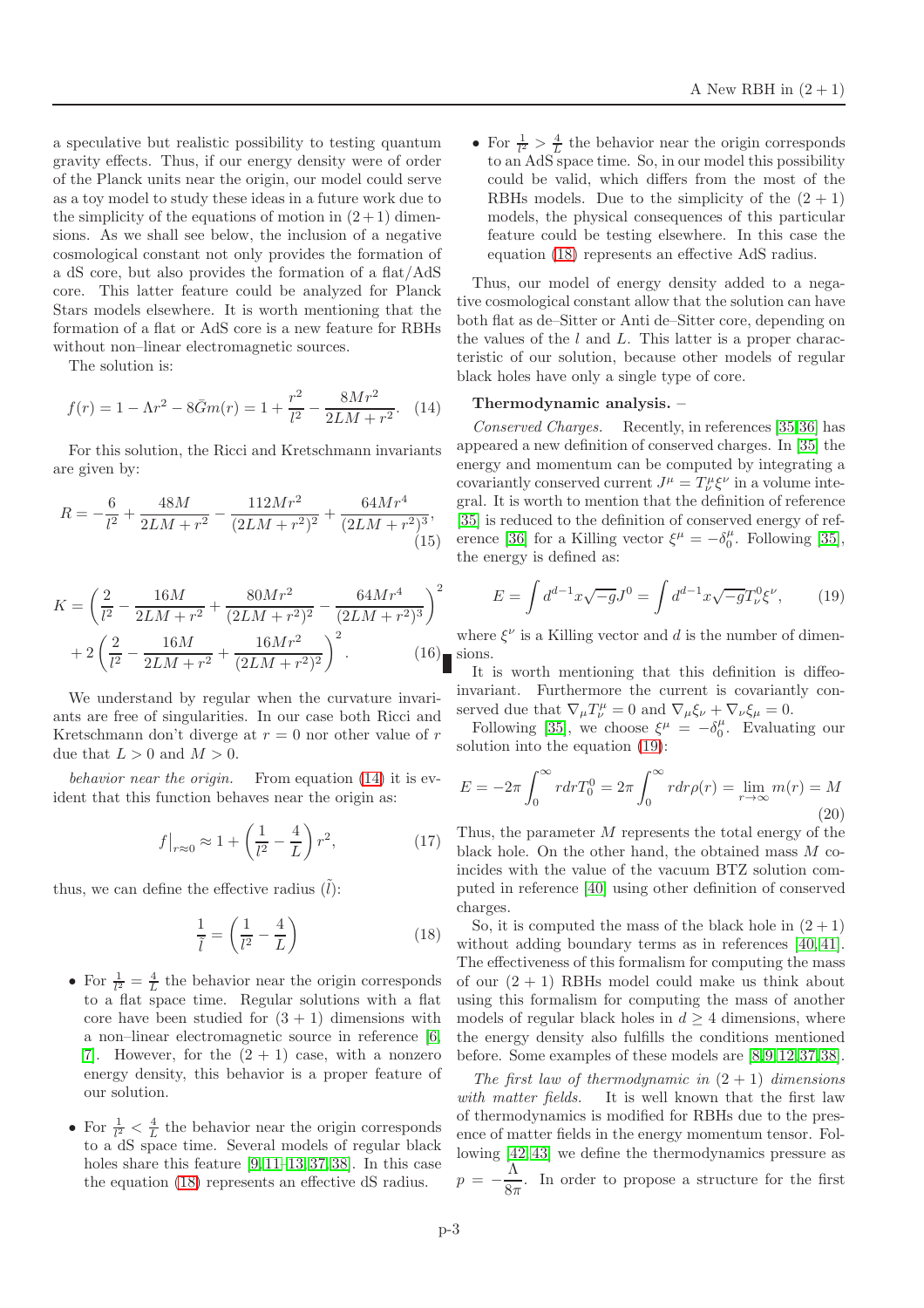law of thermodynamics for RBHs, we will use the conditions  $f(r_+, M, p) = 0$  and  $\delta f(r_+, M, p) = 0$ , which can be viewed as constraints on the evolution along the space parameters [\[11,](#page-4-10) [33\]](#page-5-27). Thus, from the condition

$$
0 = \frac{\partial f}{\partial r_+} dr_+ + \frac{\partial f}{\partial M} dM + \frac{\partial f}{\partial p} dp \tag{21}
$$

it is straightforward to check that for the present solution [\(14\)](#page-2-0), the first law takes the form:

$$
\frac{\partial m}{\partial M} dM = \left(\frac{1}{4\pi} f'|_{r=r_+}\right) d\left(\frac{\pi r_+}{2}\right) + (\pi r_+^2) dp. \tag{22}
$$

The above equation can be rewritten as:

<span id="page-3-0"></span>
$$
du = TdS + Vdp,\t\t(23)
$$

where the temperature and entropy are easily computed as:

$$
T = \frac{1}{4\pi} f'|_{r=r_+}
$$
 (24)

$$
S = \frac{\pi r_+}{2} \tag{25}
$$

$$
V = \pi r_+^2,\tag{26}
$$

where our definition of volume coincide with [\[42\]](#page-5-25).

One can notice that p, the pressure, has units of  $[p] =$  $\ell^{-2}$ , equation [\(14\)](#page-2-0). Likewise, one can check that the factor  $[\bar{G}m] = \ell^0$  is dimensionless and  $[S] = \ell^1$ . Following *Euler's* theorem [\[44\]](#page-5-28), one can construct the *Smarr formula*:

$$
TS - 2pV = 0 \tag{27}
$$

which coincide with the vacuum  $(2 + 1)$  solution of reference [\[42\]](#page-5-25) for the non rotating case. In a future work, could be studied the case where the constant  $L$  is a thermodynamics parameter.

It is direct to check that the temperature for our model [\(14\)](#page-2-0) is:

$$
T = \frac{2}{r_+}m(r_+) - \frac{2}{r_+} - 8\frac{dm}{dr}\Big|_{r=r_+}.\tag{28}
$$

On the other hand, the heat capacity at constant pressure is computed as:

$$
C_p = T \frac{dS}{dT} \bigg|_{p = cte} = T \frac{dS}{dr_+} \left(\frac{dT}{dr_+}\right)^{-1} \bigg|_{p = cte}
$$
 (29)

In the vacuum case, the first law is of the form  $dM =$  $TdS$ , where M is the energy of the system. However in our case the left side of the first law is modified in order to obtain the correct value of the entropy due to the presence of matter fields in the energy momentum tensor. So, in our case, the term of the left side, du, corresponds to a local definition of the variation of the energy.

The modification of the first law for regular black holes was studied in reference [\[14\]](#page-5-1), without our constraint in

the space of parameters, by including a correction factor which corresponds to an integration of the radial coordinate up to infinity. Unlike this latter reference, in our case both terms,  $du$  and  $dS$ , are local variables defined at the horizon.

It is easy to check that the factor  $dm/dM$  in equation [\(23\)](#page-3-0) is always positive, and thus, the sign of the variation of du always coincides with the sign of the variation of the total energy  $dM$ . Furthermore, at infinity it is fulfilled that  $\lim_{r \to \infty} dm/dM = 1$ , therefore the variation of the local and total energy are similar at the asymptotically region. Thus, at the hypothetical limit when the horizon radius  $r_{+} \rightarrow \infty$ , the usual first law  $dM = T dS$  is recovered.

In a future work, following [\[45\]](#page-5-29), we could test a possible relation between  $l$  and  $L$  to study the ensemble dependency problem.

Stability of our solutions. In figure [1](#page-4-11) are shown the behavior of the mass parameter (top panel), temperature (middle panel) and heat capacity (bottom panel). It is direct to check that this behavior is generic for other values of the parameter l.

The equation [\(14\)](#page-2-0) can take the form  $f(r) = 0$ , which taking arbitrarily fixed  $l$  and  $L$ , can have zero roots, two roots or one root, depending on the value of the mass parameter M.

In the top panel of figure [1,](#page-4-11) following the analysis of ref-erences [\[11,](#page-4-10) [46\]](#page-5-30), we plot the mass parameter  $M(R)$ , where  $r = R$  corresponds to the root of the equation  $f(r) = 0$ . R can take the values  $r_-\,$  and  $r_+\,$ , which correspond to the internal horizon and the black hole horizon, respectively. There is a critical value of the mass parameter  $M_* = M(r_*)$ , which corresponds to the minimum value on the curve, and where there is an extremal black hole. At this point the internal horizon  $r_-\,$  and the black hole horizon  $r_+$  coincide, *i.e.*  $r_* = r_- = r_+$ . For  $M < M_*$ the solution does not have horizons and for  $M > M_*$  the solution has both internal and black hole horizon.

In the middle panel of figure [1,](#page-4-11) we note that the temperature is vanishing just in the extremal black hole. This does not have a linear dependence on  $r_{+}$  as the spinless BTZ solution [\[47\]](#page-5-31) and its dependence on  $r_{+}$  also differs from the rotating BTZ solution [\[16\]](#page-5-3).

In the bottom panel of figure [1,](#page-4-11) is displayed the heat capacity, which is always positive, therefore the solution is always stable. Its behavior also differs from the BTZ solution whose heat capacity is constant for the static case [\[47\]](#page-5-31).

Discussion and Conclusions. – We have obtained a new regular black hole solution in  $(2 + 1)$  dimensions with presence of matter fields in the energy momentum tensor. For this, we have proposed a new model of energy density following the requirements described in reference [\[12\]](#page-5-19). This energy density has a finite value at the center, avoiding the formation of a central singularity.

Our solution differs from BTZ-like geometry of reference [\[48\]](#page-5-32), because in our solution is present the mass function,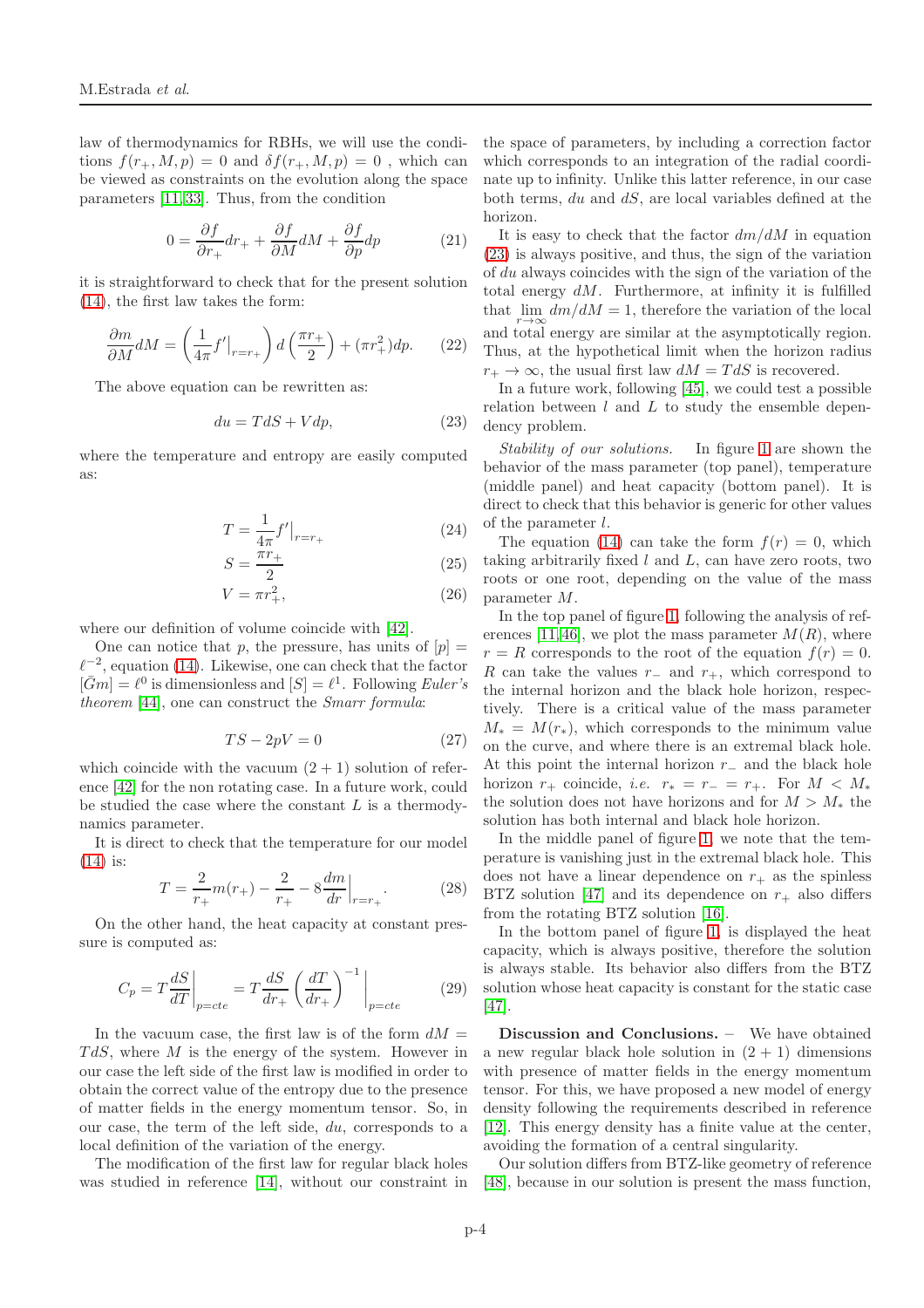

<span id="page-4-11"></span>Fig. 1: Top panel: The Mass Parameter. Middle panel: The Temperature. Bottom Panel: The Heat Capacity. All these plots were obtained by considering  $l = L = \overline{G} = 1$ 

.

unlike this reference, where is only present the constant mass parameter. Furthermore, in reference [\[48\]](#page-5-32) the BTZ horizon is characterized for small values of the mass and cosmological constant. In our model the energy density tends to zero at infinity, equation [\(10\)](#page-1-4), this differs from the model of reference [\[49\]](#page-5-33), where the energy density diverges at infinity. Furthermore, our solution differs from the reference [\[50\]](#page-5-34), which is based in the matching between the internal geometry obtained by means the Gravitational Decoupling algorithm and the external BTZ geometry.

The inclusion of our type of energy density plus a negative cosmological constant allows that the solution can have both flat as de–Sitter or Anti de–Sitter core, depending on the values of the  $l$  and  $L$ . This latter is a proper characteristic of our solution, because other models of regular black holes have only a single type of core.

Regular solutions with a flat core have been studied in  $(3 + 1)$  dimensions with a non-linear electromagnetic source in references [\[6,](#page-4-5)7]. However, for the  $(2 + 1)$  case, with a nonzero energy density, the flat core is a proper feature of our solution. In  $(3 + 1)$  dimensions, regular black hole solutions with a dS core have been widely studied in the literature. Our model with a dS core could be viewed as a  $(2 + 1)$  extension of the Hayward metric. Since the Hayward model has been used to testing quantum gravity effects [\[39\]](#page-5-22), our model could serve to study these effects in elsewhere due to the simplicity of the equations of motion in  $(2 + 1)$  dimension. Furthermore our solution admits a core with AdS structure, which is a not studied feature so far.

Using the recently definition of conserved charges of references [\[35,](#page-5-17) [36\]](#page-5-18) we have computed the total energy of our regular black hole solution, which is equal to the mass parameter M. The effectiveness of the definition used for computing the mass of our  $(2 + 1)$  regular black hole model suggests that this formalism could be used to compute the mass of another models of regular black holes in  $d > 4$  dimensions with presence of matter in the energy momentum tensor, as for example the models of references [\[8,](#page-4-7) [9,](#page-4-8) [12,](#page-5-19) [37,](#page-5-20) [38\]](#page-5-21).

The structure of the first law of thermodynamic for regular black holes is modified by the presence of matter fields in the energy momentum tensor [\[14\]](#page-5-1). So, we have provided a new version of the first law of thermodynamic [\(23\)](#page-3-0), where it is defined a local definition of the variation of the energy, namely  $du$ , and, where the values of entropy and temperature are consistent with the previously known [\[16\]](#page-5-3). We have showed that the sign of the local variation of the energy  $du$  always coincides with the sign of variation of the total energy  $dM$ . Furthermore, at the hypothetical limit when the horizon radius  $r_+ \to \infty$  the usual first law  $dM = T dS$  is recovered.

\*. – Acknowledgements F. Tello-Ortiz acknowledges financial support by CONICYT PFCHA/DOCTORADO-NACIONAL/2019-21190856 project ANT–1756 at Universidad de Antofagasta, Chile. F. Tello-Ortiz thanks the PhD program Doctorado en Física mención en Física Matemática de la Universidad de Antofagasta for continuous support and encouragement.

## REFERENCES

- <span id="page-4-1"></span><span id="page-4-0"></span>[1] ABBOTT B. P. et al., *Phys. Rev. Lett.*, **116** (2016) 061102.
- <span id="page-4-2"></span>[2] ABBOTT B. P. et al., *Phys. Rev. Lett.*, **119** (2017) 141101.
- <span id="page-4-3"></span>[3] Hawking S. W., Commun. Math. Phys., 43 (1975) 199.
- [4] BARDEEN J., Proceedings of the International Conference GR5, Tbilisi USSR, (1968) .
- <span id="page-4-4"></span>[5] AYON-BEATO E. and GARCIA A., Phys. Rev. Lett., 80 (1998) 5056.
- <span id="page-4-6"></span><span id="page-4-5"></span>[6] CULETU H., *Int. J. Theor. Phys.*, **54** (2015) 2855.
- [7] BALART L. and VAGENAS E. C., *Phys. Rev. D.* **90** (2014) 124045.
- <span id="page-4-8"></span><span id="page-4-7"></span>[8] Dymnikova I., Gen. Rel. Grav., 24 (1992) 235.
- <span id="page-4-9"></span>[9] HAYWARD S. A., *Phys. Rev. Lett.*, **96** (2006) 031103.
- [10] SPALLUCCI E. and SMAILAGIC A., Int. J. Mod. Phys.D, 26 (2017) 1730013.
- <span id="page-4-10"></span>[11] ESTRADA M. and AROS R., *Eur. Phys. J. C*, **79** (2019) 810.